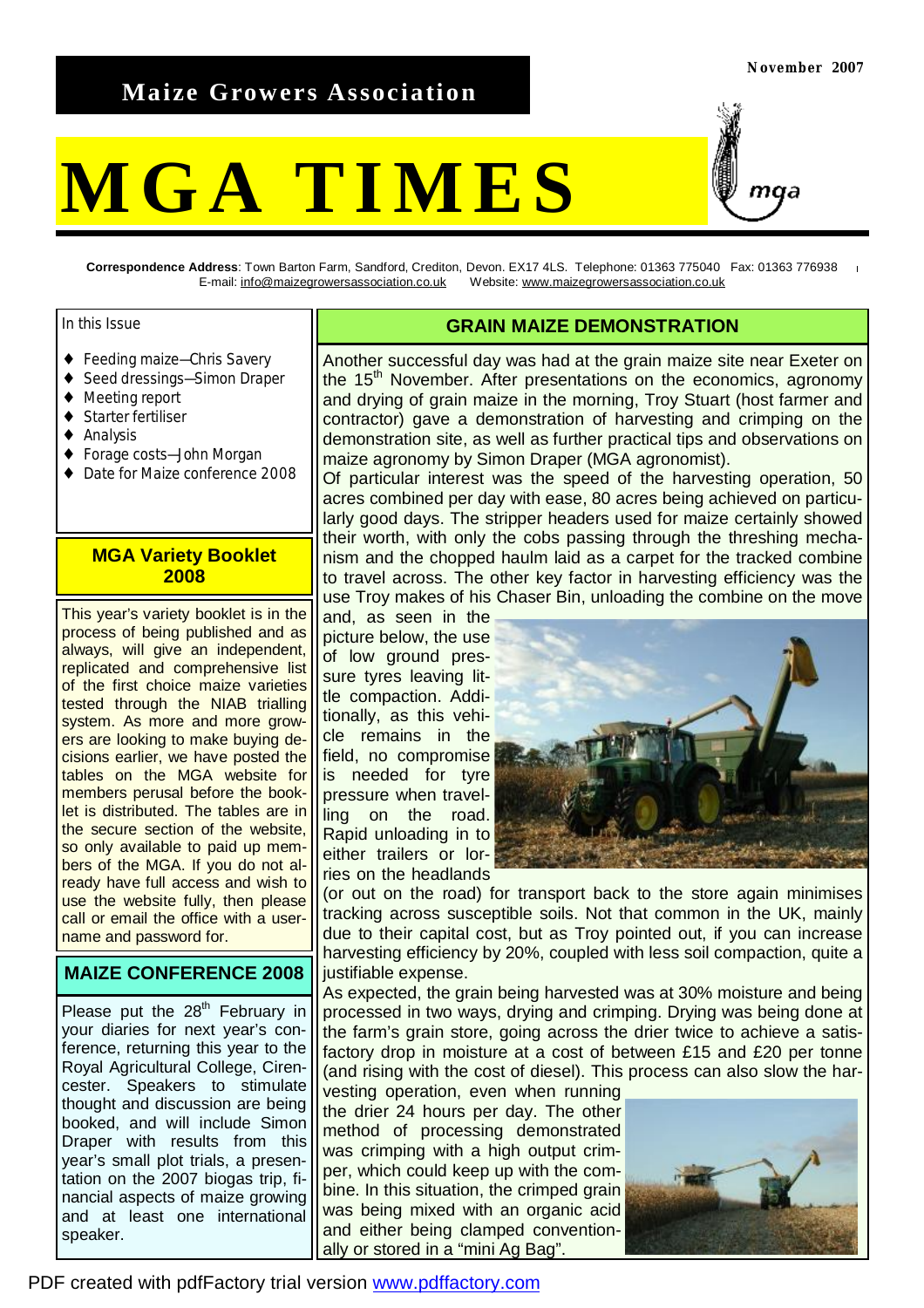#### **STARTER FERTILIZER**

With MAP (Mono Ammonium Phosphate) now being talked about at between £350 and £400 per tonne, it is probably time to review how much we need to apply to our maize crops next year, or do we actually need any at all. At the traditional application rate of 1cwt per acre, this will now work out at £20 per acre, so an extra 1 tonne of harvested maize will need to be produced to cover this cost. In the past, with MAP at half this price, it has often been considered to be a good "insurance" policy to put some down the spout.

In fact, with soil phosphate (P) indices of 3 or above, little or no additional P is necessarily required and even below these levels; the P supplied by any manure applications often meet the needs of a decent maize crop. The problem invariably is the maize seedling actually being able to obtain vital plant nutrients in the early stages of its development. Consequently, when soil conditions are less than satisfactory (e.g. cold, acidic, waterlogged etc) a response has often been seen by supplying some essential establishment nutrients close to the seed. However, the response has often been found to be cosmetic, with the plant passing through this early yellowing phase and yield not ultimately comprised.

The conclusion would be to have a good idea of how much P is being supplied to the crop already from other sources (manures, soil reserves, sewage sludge etc) and then balancing this with bagged fertiliser to match the crops needs. The key then is to ensure these nutrients will be able to be taken up by the plant, so warm, well structured, optimal pH (6.5) soils will have a huge impact on how the seedling maize plant progresses. We all know this cannot always be guaranteed, but a few pounds per acre to correct some soil problems can be easily recouped by better crops and savings on "bought in" plant nutrients. Technical notes from the MGA on nutrient requirements for maize crops have been produced over the years and are available on the website or by contacting the office if you have lost them.



PDF created with pdfFactory trial version [www.pdffactory.com](http://www.pdffactory.com)

#### **STARLINGS IN YOUR CATTLE SHEDS?** Hawk-Kite + 7 Metre Pole is a Powerful and **Effective Deterrent that Really Works**



www.birdcontrol.net info@birdcontrol.net

#### **CHRIS HITS THE NAIL ON THE HEAD**

Chris Savery's technical note enclosed coincidently summarises exactly what has happened at Town Barton (MGA office farm) this year. An enthusiastic contractor (you know who you are!) harvested the first part of this year's maize a little early (but it yielded tremendously well) and the resultant silage is as Chris has predicted: -

- o 28% Dry Matter
- o 22g/kg Starch
- o 11.6 ME
- o 3.7 pH

However, as the farm feeds a high percentage of maize in the dairy ration, no apparent impact on cow performance has been experienced, mainly due to the high ME content of the silage. The lower starch levels can be put down to immature plants, but as the crop was taken at the end of a prolonged dry spell, the dry matter was not too bad. Others harvesting a week later in this area after a spell of rain, ended up with lower dry matters, effluent and yet had higher starch levels. The other half of Town Barton's maize crop, harvested 3 weeks later, has yet to be analysed but was obviously drier and grains more mature.